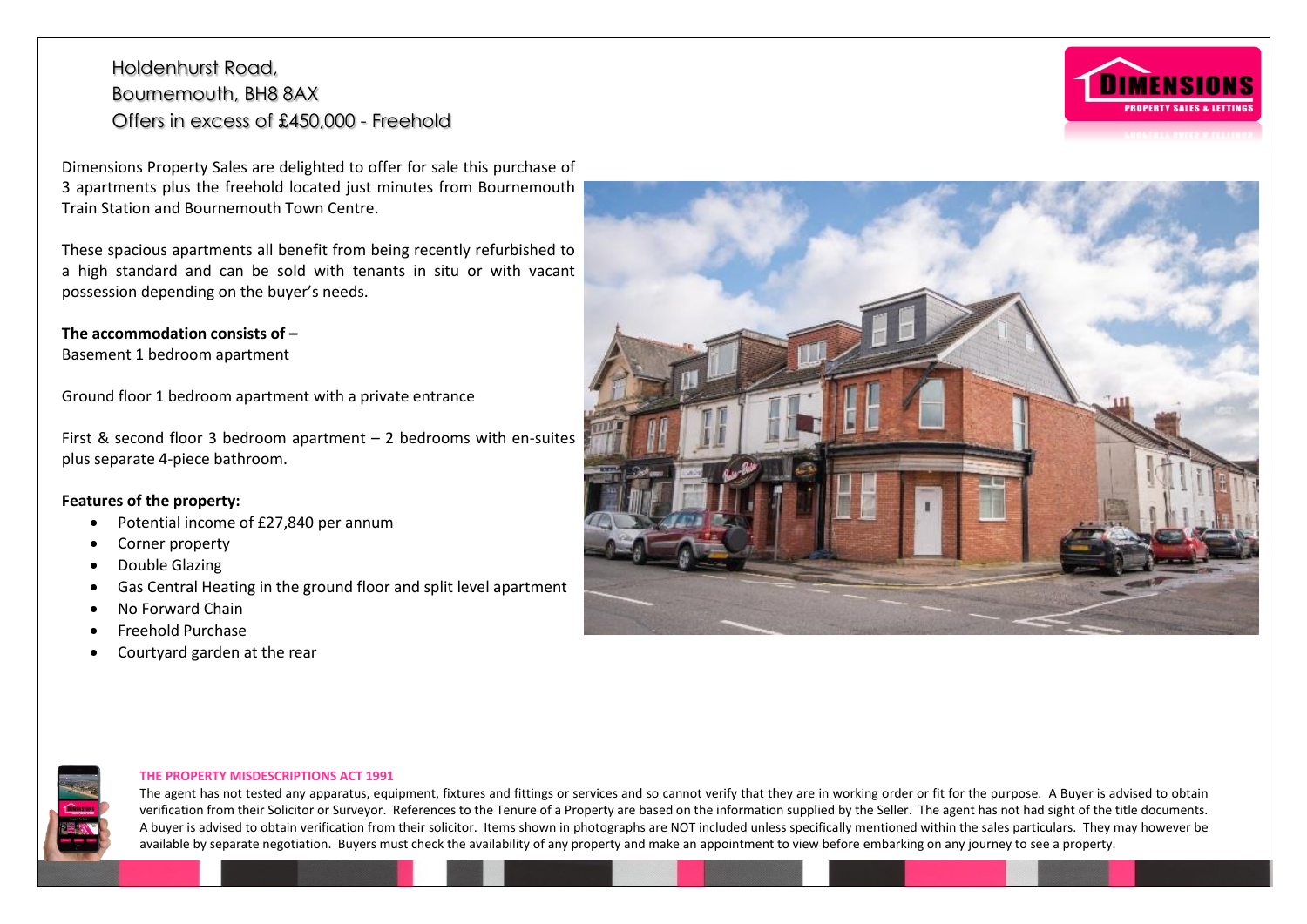

**BASEMENT ONE BEDROOM APARTMENT - Entrance** Stairs to basement level **Hallway**  Lounge/Kitchen Smoke alarm, doors to all principle rooms:  $4.42 \times 4.18m$ 14'6" x 13'9" **Lounge Area**  Dual aspect double glazed window to front and side, plain plastered ceiling and smoke alarm. **Kitchen Area** Matching wall and base units with contrasting work surface, plumbing for a washing machine, stainless steel sink and space for oven. **Bedroom Bedroom**   $3.33 \times 2.43m$ Double glazed window to rear, plain plastered ceiling. 10'11" x 8'0" Shower Roor 2.17 x 1.59r **Bathroom** 7'1" x 5'3' Marching suite comprising of panelled bath, LLWC and wash hand basin.





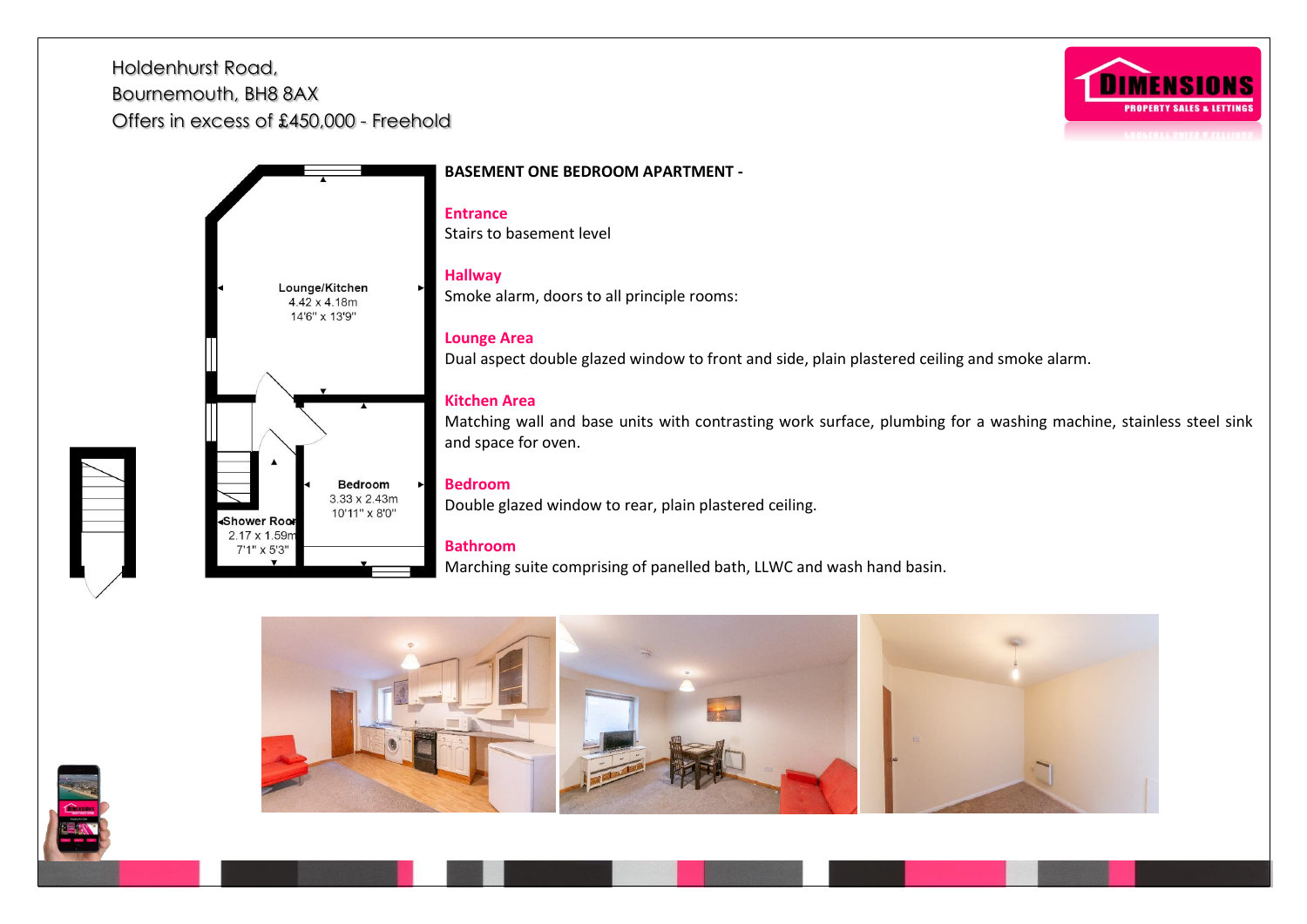hower Ro  $77 \times 12$ 

**Bedroom** 3.44 x 2.59m

Fire Exit

**Common Hall** 

ŃС

Lounge/Kitchen  $5.11 \times 4.52m$ 

**GFF** Entrance



**GROUND FLOOR ONE BEDROOM APARTMENT Double glazed door into-**

## **Lounge Area**

Dual aspect double glazed window to front and rear, radiator, plain plastered ceiling and smoke alarm.

## **Kitchen Area**

Matching wall and base units, space and plumbing for a washing machine, Combi Boiler, Double glazed window to side, stainless steel sink, plain plastered ceiling and integrated oven and with cooker hood over gas hob and radiator

## **Bedroom**

Double glazed window to rear, radiator and plain plastered ceiling.

## **Shower room**

Suite comprising of shower cubical with shower, LLWC, wash hand basin

## **WC**

LLWC, wash hand basin, combi boiler Further door to communal hallway

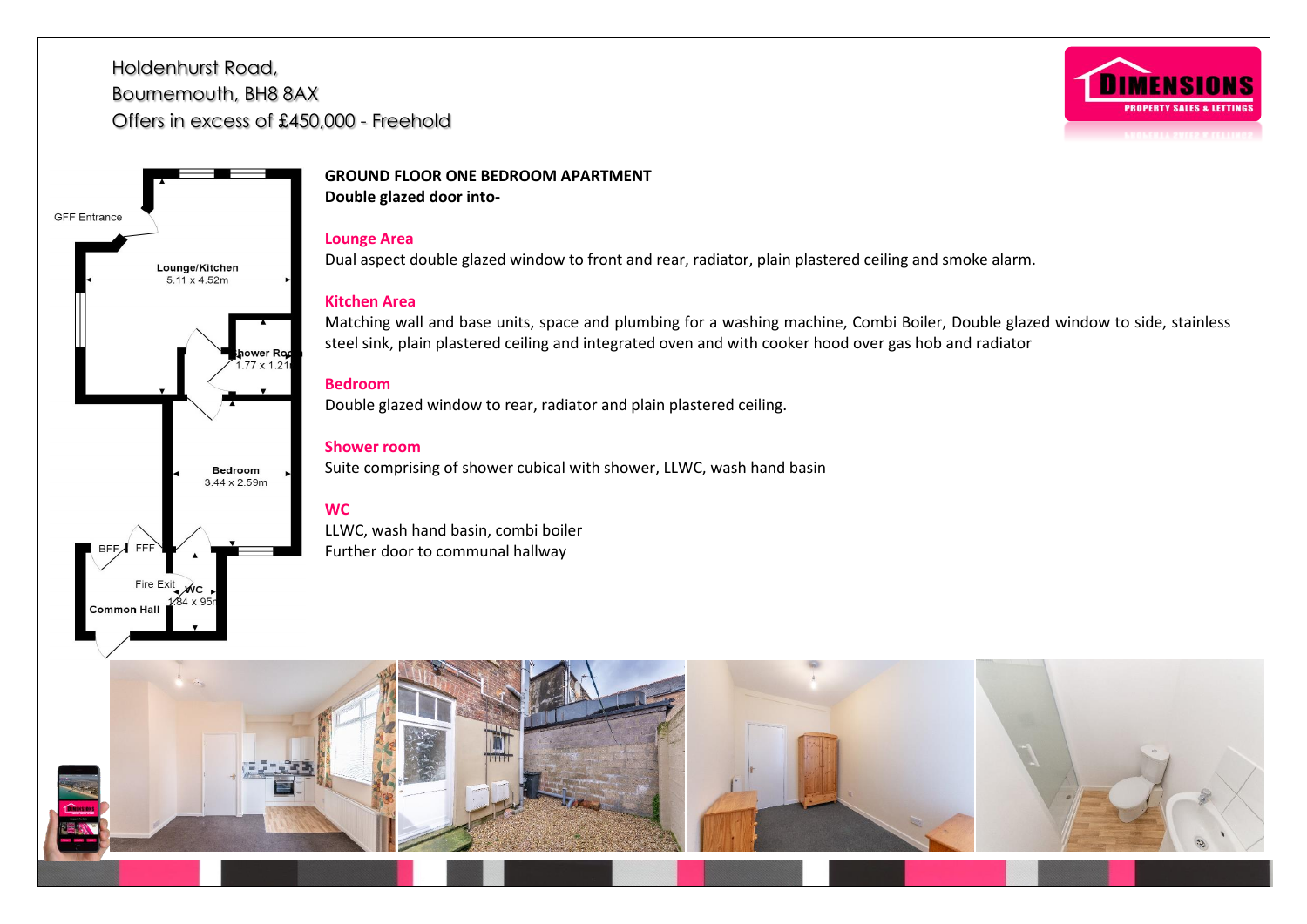### **SPLIT LEVEL THREE BEDROOM MAISONETTE**

### **Hallway**

Smoke alarm, Stairs to first floor-

## **Lounge**

Double glazed window to front, radiator

## **Kitchen**

A modern kitchen with matching wall and base units with contrasting work surface over. Stainless steel sink and drainer. Space for fridge freezer, plumbing for washing machine.

## **Bedroom Three**

Double glazed window to rear. Radiator.

## **Bathroom**

Recently fitted four piece bathroom comprising of a shower cubical with shower, panelled bath, LLWC and wash hand basin. Double glazed window to rear.

Stairs to second floor-



Lounge  $4.00 \times 2.36m$ 

13'1" x 7'9"

Kitchen 4.86 x 1.76m

15'11" x 5'9"

Bedroom 3

2.86 x 2.66m 9'5" x 8'9"

**Bathroom** 3.00 x 1.76m 9'10" x 5'9"